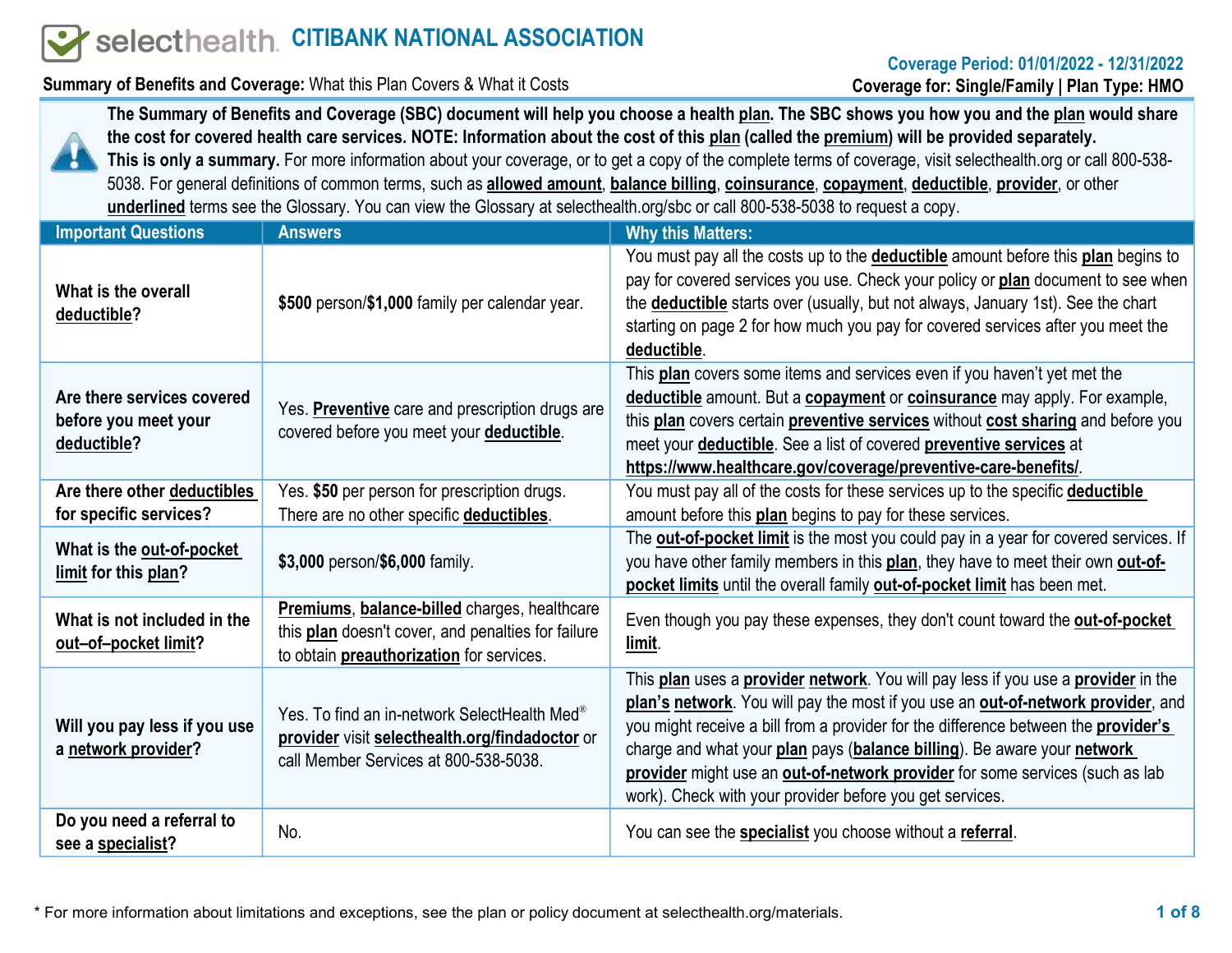

All **copayment** and **coinsurance** costs shown in this chart are after your **deductible** has been met, if a **deductible** applies.

|                                                                                                                                                  |                                                           | <b>What You Will Pay</b>                                            |                                                                |                                                                                                                                  |  |
|--------------------------------------------------------------------------------------------------------------------------------------------------|-----------------------------------------------------------|---------------------------------------------------------------------|----------------------------------------------------------------|----------------------------------------------------------------------------------------------------------------------------------|--|
| <b>Common</b><br><b>Medical Event</b>                                                                                                            | <b>Services You May Need</b>                              | <b>Network Provider</b><br>(You will pay the least)                 | <b>Out-of-Network Provider</b><br>(You will pay the most)      | <b>Limitations, Exceptions, &amp; Other Important</b><br><b>Information</b>                                                      |  |
|                                                                                                                                                  | Primary care visit to treat an<br>injury or illness (PCP) | 20% co-insurance                                                    | Not covered                                                    | A different benefit may apply for major office<br>surgery.                                                                       |  |
| If you visit a health care<br>provider's office or<br>clinic                                                                                     | <b>Specialist visit (SCP)</b>                             | 20% co-insurance                                                    | Not covered                                                    | Certain limitations apply to allergy testing,<br>treatment and serum. A different benefit may apply<br>for major office surgery. |  |
|                                                                                                                                                  | Preventive care / screening<br>/ immunization             | No charge                                                           | Not covered                                                    | Frequency limitations apply. Deductible does not<br>apply.                                                                       |  |
| If you have a test                                                                                                                               | Diagnostic test (x-ray, blood<br>work)                    | No charge                                                           | Not covered                                                    | ----------None----------                                                                                                         |  |
|                                                                                                                                                  | Imaging (CT/PET scans,<br>MRI <sub>s</sub> )              | 20% co-insurance                                                    | Not covered                                                    | ----------None----------                                                                                                         |  |
|                                                                                                                                                  | Standard Tier 1 (generic<br>drugs)                        | \$10/prescription                                                   | \$10/prescription                                              |                                                                                                                                  |  |
|                                                                                                                                                  | Standard Tier 2 (preferred<br>brand drugs)                | \$25/prescription                                                   | \$25/prescription                                              | A \$1,500 person/\$3,000 family annual pharmacy                                                                                  |  |
| If you need drugs to<br>treat your illness or<br>condition                                                                                       | Standard Tier 3 (non-<br>preferred brand drugs)           | \$45/prescription                                                   | \$45/prescription                                              | out-of-pocket maximum applies. Certain limitations<br>apply. Benefits may be denied or reduced by 50%                            |  |
| More information about<br>prescription drug<br>coverage is available at<br>selecthealth.org/prescri<br>ptions/default.aspx?st=u<br>t&plan=select | Maintenance Tier 1 (generic<br>drugs)                     | \$10/prescription                                                   | \$10/prescription                                              | for failure to obtain preauthorization for certain<br>services. Pharmacy deductible waived for tier 1.                           |  |
|                                                                                                                                                  | Maintenance Tier 2<br>(preferred brand drugs)             | \$50/prescription                                                   | \$50/prescription                                              |                                                                                                                                  |  |
|                                                                                                                                                  | Maintenance Tier 3 (non-<br>preferred brand drugs)        | \$135/prescription                                                  | \$135/prescription                                             |                                                                                                                                  |  |
|                                                                                                                                                  | <b>Specialty drugs</b>                                    | 20% co-insurance for<br>medical, \$100/prescription<br>for pharmacy | Not covered for medical,<br>\$100/prescription for<br>pharmacy | Benefits may be denied or reduced by 50% for<br>failure to obtain preauthorization for certain<br>services.                      |  |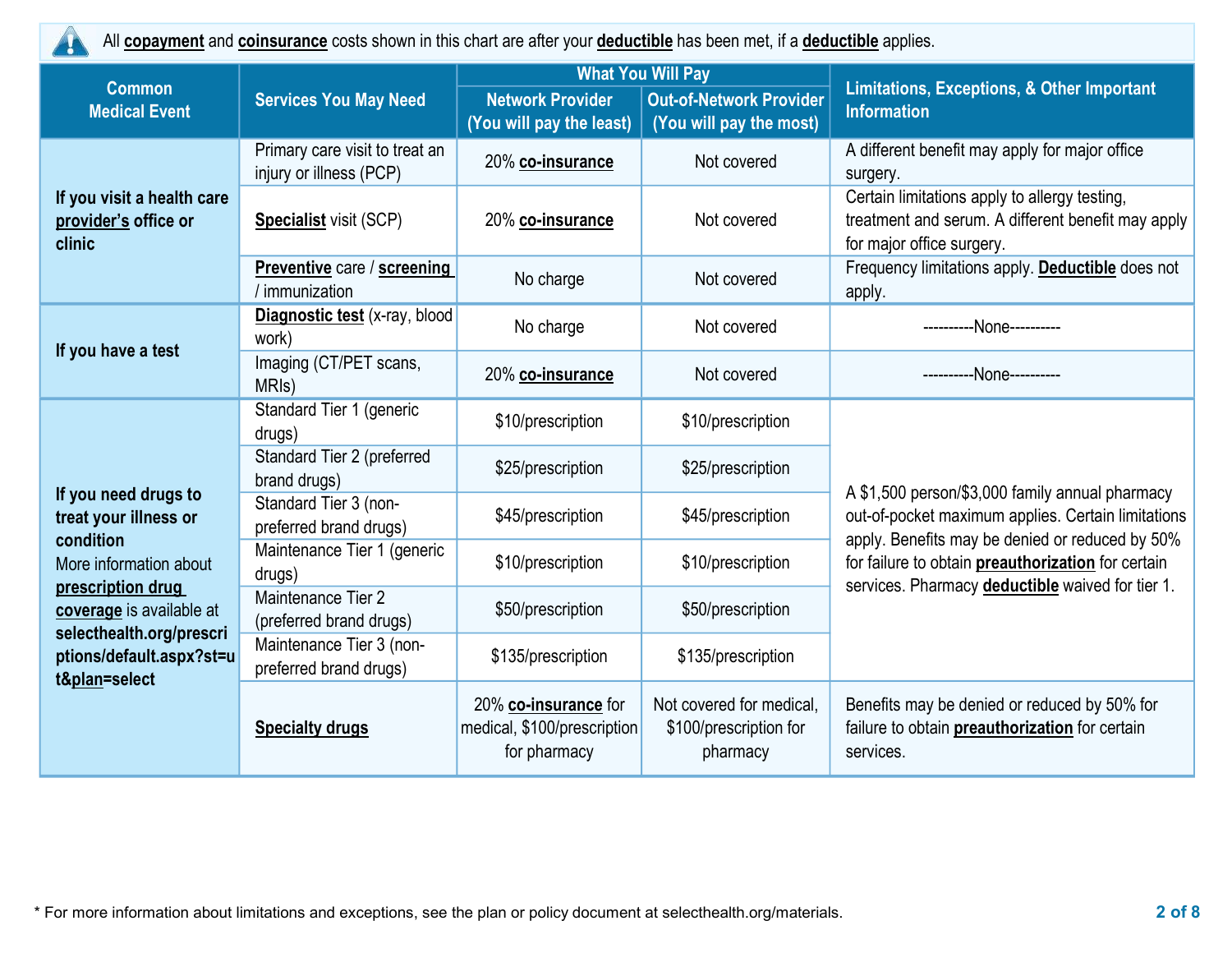|                                                                                    |                                                   | <b>What You Will Pay</b>                                                   |                                                           |                                                                                                                                                   |  |
|------------------------------------------------------------------------------------|---------------------------------------------------|----------------------------------------------------------------------------|-----------------------------------------------------------|---------------------------------------------------------------------------------------------------------------------------------------------------|--|
| <b>Common</b><br><b>Medical Event</b>                                              | <b>Services You May Need</b>                      | <b>Network Provider</b><br>(You will pay the least)                        | <b>Out-of-Network Provider</b><br>(You will pay the most) | <b>Limitations, Exceptions, &amp; Other Important</b><br><b>Information</b>                                                                       |  |
| If you have<br>outpatient surgery                                                  | Facility fee (e.g., ambulatory<br>surgery center) | 20% co-insurance                                                           | Not covered                                               | --None----------                                                                                                                                  |  |
|                                                                                    | Physician/surgeon fees                            | 20% co-insurance                                                           | Not covered                                               | ----------None----------                                                                                                                          |  |
| If you need immediate                                                              | <b>Emergency room services</b>                    | 20% co-insurance                                                           | 20% co-insurance                                          | <b>Emergency room services</b> apply to in-network<br>benefits.                                                                                   |  |
| medical attention                                                                  | <b>Emergency medical</b><br>transportation        | 20% co-insurance                                                           | 20% co-insurance                                          | Emergencies only. <b>Emergency medical</b><br>transportation applies to in-network benefits.                                                      |  |
|                                                                                    | <b>Urgent care</b>                                | 20% co-insurance                                                           | Not covered                                               | Applies to <i>urgent care</i> facilities only.                                                                                                    |  |
| If you have a hospital<br>stay                                                     | Facility fee (e.g., hospital<br>room)             | 20% co-insurance                                                           | Not covered                                               | Benefits may be denied or reduced by 50% for<br>failure to obtain <b>preauthorization</b> for certain                                             |  |
|                                                                                    | Physician/surgeon fee                             | 20% co-insurance                                                           | Not covered                                               | services.                                                                                                                                         |  |
| If you need mental<br>health, behavioral<br>health, or substance<br>abuse services | <b>Outpatient services</b>                        | 20% co-insurance for<br>office visits, 20% co-<br>insurance for outpatient | Not covered                                               | Benefits may be denied or reduced by 50% for<br>failure to obtain preauthorization for certain<br>services. Additional limitations and exclusions |  |
|                                                                                    | Inpatient services                                | 20% co-insurance                                                           | Not covered                                               | apply.                                                                                                                                            |  |
|                                                                                    | Office visits                                     | 20% co-insurance                                                           | Not covered                                               | A different benefit may apply for major office<br>surgery.                                                                                        |  |
| If you are pregnant                                                                | Childbirth/delivery<br>professional services      | 20% co-insurance                                                           | Not covered                                               | Benefits may be denied or reduced by 50% for<br>failure to obtain preauthorization for certain<br>services. Depending on the type of services, a  |  |
|                                                                                    | Childbirth/delivery facility<br>services          | 20% co-insurance                                                           | Not covered                                               | copayment, coinsurance, or deductible may<br>apply.                                                                                               |  |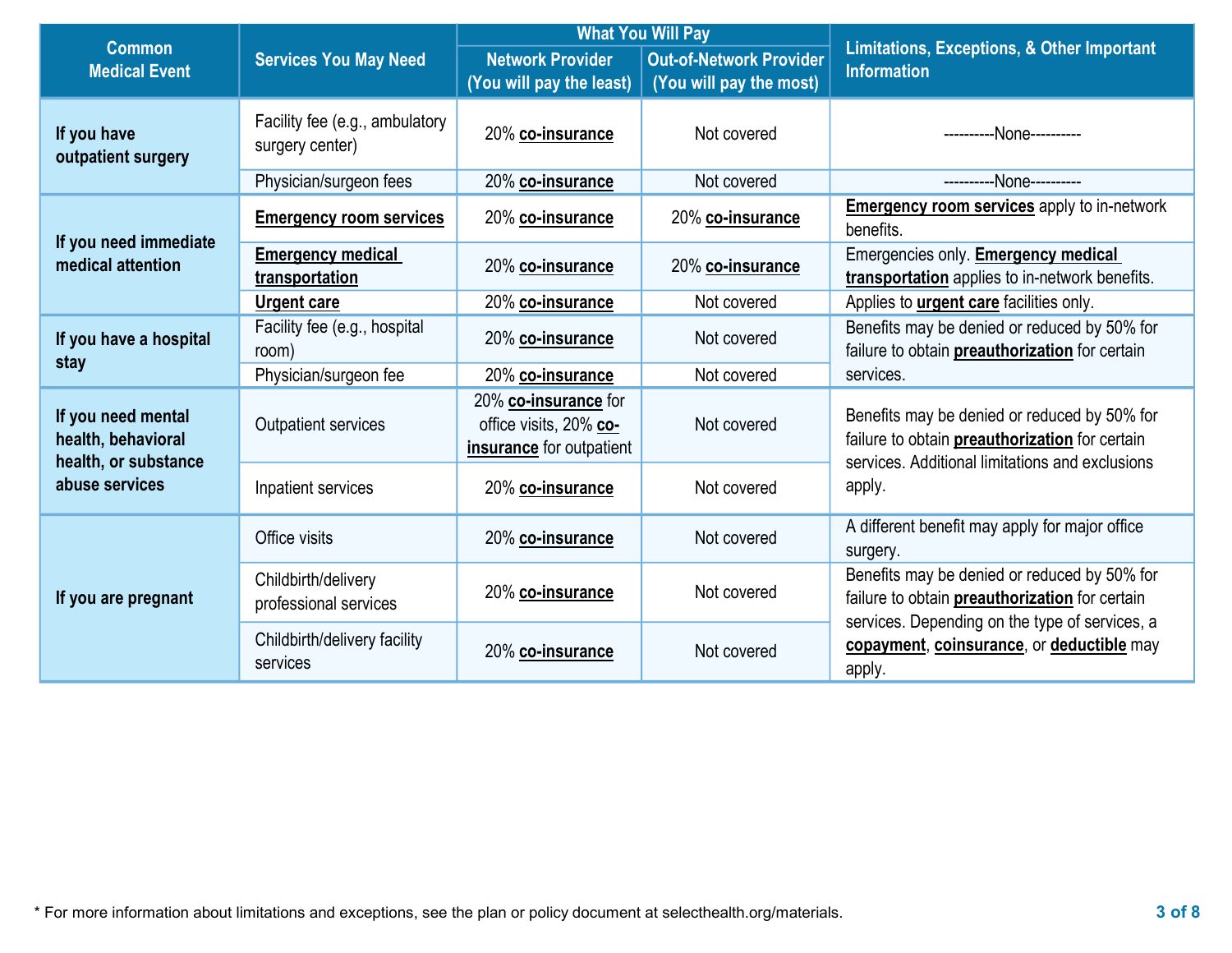|                                                                      |                                    |                                                                        | <b>What You Will Pay</b>                                  |                                                                                                                                                                                                                        |  |
|----------------------------------------------------------------------|------------------------------------|------------------------------------------------------------------------|-----------------------------------------------------------|------------------------------------------------------------------------------------------------------------------------------------------------------------------------------------------------------------------------|--|
| <b>Common</b><br><b>Medical Event</b>                                | <b>Services You May Need</b>       | <b>Network Provider</b><br>(You will pay the least)                    | <b>Out-of-Network Provider</b><br>(You will pay the most) | <b>Limitations, Exceptions, &amp; Other Important</b><br><b>Information</b>                                                                                                                                            |  |
|                                                                      | Home health care                   | 20% co-insurance                                                       | Not covered                                               | Benefits may be denied or reduced by 50% for<br>failure to obtain preauthorization for certain<br>services.                                                                                                            |  |
|                                                                      | <b>Rehabilitation services</b>     | 20% co-insurance for<br>outpatient, 20% co-<br>insurance for inpatient | Not covered                                               | Up to 40 days per calendar year for inpatient<br>physical, speech, and occupational therapies<br>combined. Benefits may be denied or reduced by<br>50% for failure to obtain preauthorization for<br>certain services. |  |
| If you need help<br>recovering or have other<br>special health needs | <b>Habilitation services</b>       | 20% co-insurance                                                       | Not covered                                               | Benefits may be denied or reduced by 50% for<br>failure to obtain preauthorization for certain<br>services.                                                                                                            |  |
|                                                                      | <b>Skilled nursing care</b>        | 20% co-insurance                                                       | Not covered                                               | Up to 60 days per calendar year. Benefits may be<br>denied or reduced by 50% for failure to obtain<br>preauthorization for certain services.                                                                           |  |
|                                                                      | Durable medical equipment<br>(DME) | 20% co-insurance                                                       | Not covered                                               | Benefits may be denied or reduced by 50% for<br>failure to obtain <b>preauthorization</b> for certain<br>services.                                                                                                     |  |
|                                                                      | <b>Hospice service</b>             | 20% co-insurance                                                       | Not covered                                               | Benefits may be denied or reduced by 50% for<br>failure to obtain preauthorization for certain<br>services.                                                                                                            |  |
|                                                                      | Children's eye exam                | 20% co-insurance                                                       | Not covered                                               | ----------None----------                                                                                                                                                                                               |  |
| If your child needs                                                  | Children's glasses                 | Not covered                                                            | Not covered                                               | Glasses are not covered.                                                                                                                                                                                               |  |
| dental or eye care                                                   | Children's dental check-up         | Not covered                                                            | Not covered                                               | Dental check-ups are not covered.                                                                                                                                                                                      |  |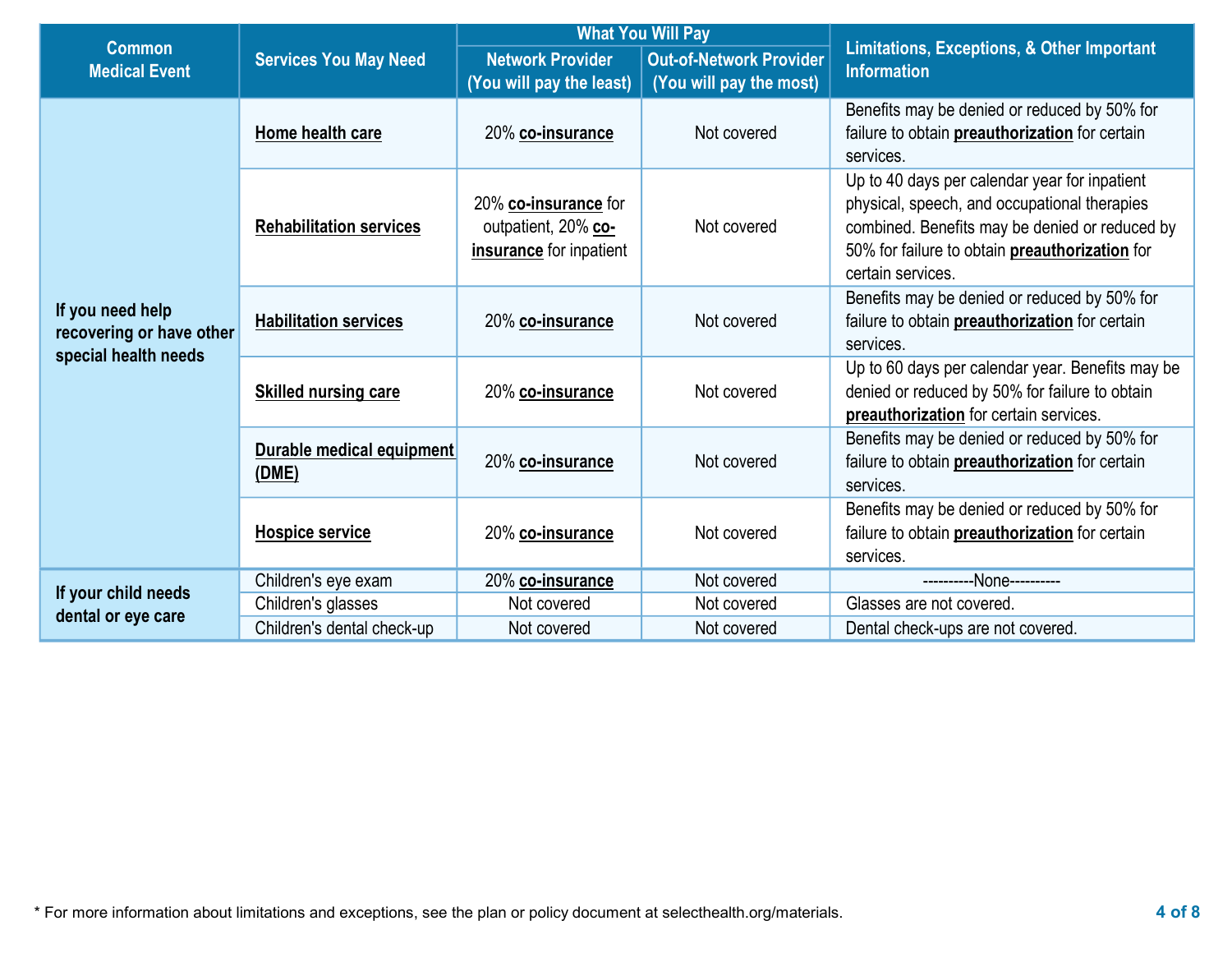# Excluded Services & Other Covered Services:

| Services Your Plan Generally Does NOT Cover (Check your policy or plan document for more information and a list of any other excluded services.)                                                                                                                                                                                                                                                                     |                                                                                                                                                                                                                                                                                                                                                                                                                                                                      |                                                                                                                                                                              |  |  |
|----------------------------------------------------------------------------------------------------------------------------------------------------------------------------------------------------------------------------------------------------------------------------------------------------------------------------------------------------------------------------------------------------------------------|----------------------------------------------------------------------------------------------------------------------------------------------------------------------------------------------------------------------------------------------------------------------------------------------------------------------------------------------------------------------------------------------------------------------------------------------------------------------|------------------------------------------------------------------------------------------------------------------------------------------------------------------------------|--|--|
| • Abortions/termination of pregnancy except in limited<br><b>I</b> circumstances<br>$\bullet$ Acupuncture<br>• Administrative services/charges<br>• Cosmetic surgery and reconstructive and corrective<br>services, except in limited circumstances<br>• Dental care (adult/child), except in limited<br>circumstances<br><b>•</b> Dental check-up<br><b>Experimental and/or investigational services</b><br>Glasses | <b>-</b> Hearing aids<br>• Immunizations for Anthrax, BCG, Cholera, Plague,<br><b>Typhoid and Yellow Fever</b><br>• Infertility treatment (select services) greater than<br>$\frac{1}{3}$ ,500 per year and \$5,000 per lifetime<br>• Long-term care<br>• Non-emergency care when traveling outside the<br>U.S., except for urgent care<br>• Orthotic and other corrective appliances for the foot<br>• Services for which a third-party is or may be<br>responsible | • Services related to certain illegal activities<br>• Services that are not medically necessary<br>• Temporomandibular Joint (TMJ) services greater<br>than \$2,000 lifetime |  |  |

| Other Covered Services (Limitations may apply to these services. This isn't a complete list. Please see your plan document.) |                                                          |                                             |  |  |
|------------------------------------------------------------------------------------------------------------------------------|----------------------------------------------------------|---------------------------------------------|--|--|
| <b>Bariatric surgery, preauthorization required with</b>                                                                     | • Private Duty Nursing, <b>preauthorization</b> required | • Routine foot care                         |  |  |
| <i><u><b>Ilimitations</b></u></i>                                                                                            | lwith limitations                                        | • Weight loss programs as part of a program |  |  |
| $\bullet$ Chiropractic care, up to 20 visits per calendar year                                                               | $\bullet$ Routine eye care (adult)                       | approved by SelectHealth                    |  |  |
|                                                                                                                              |                                                          |                                             |  |  |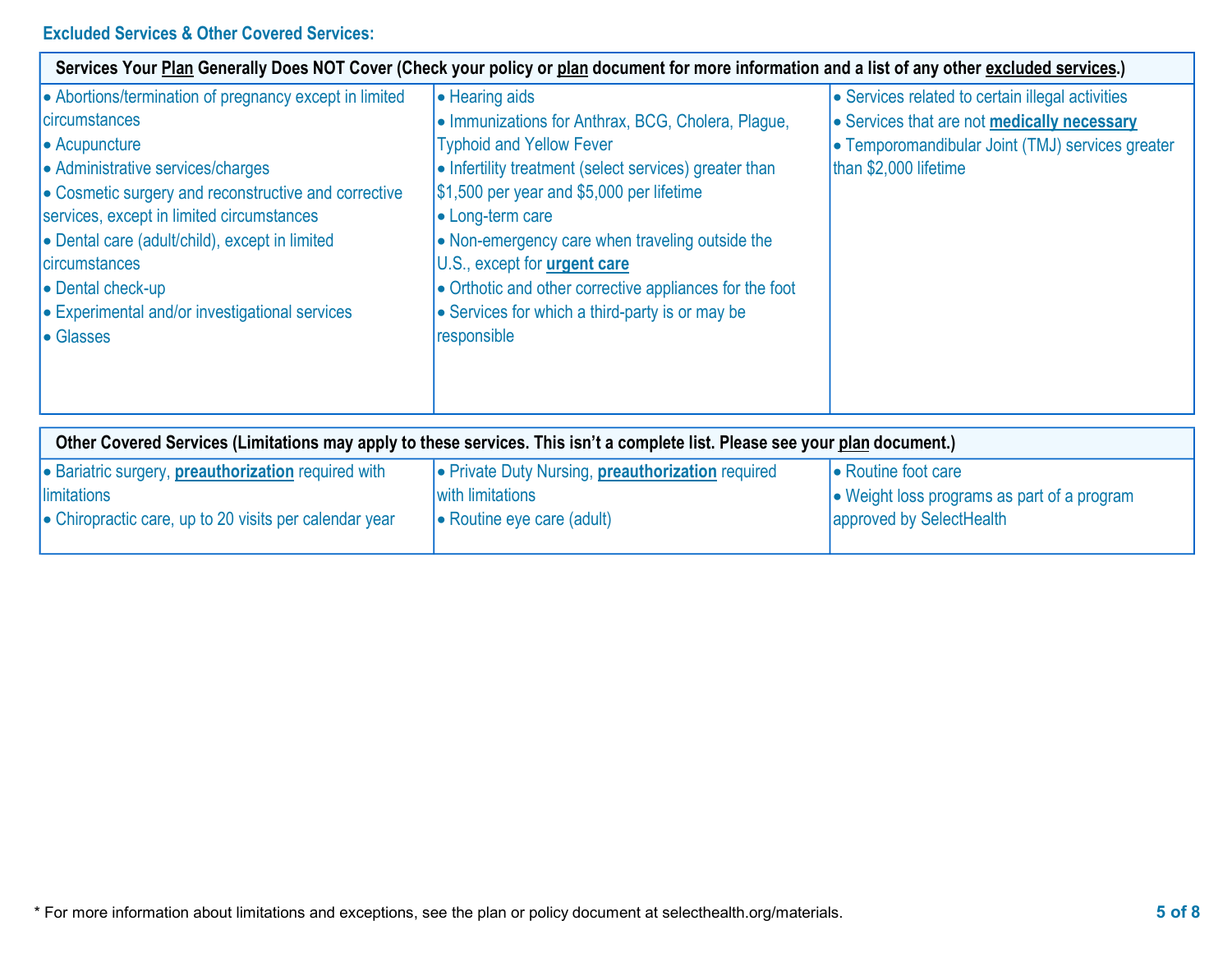#### Your Rights to Continue Coverage:

There are agencies that can help if you want to continue your coverage after it ends. The contact information for those agencies is: Department of Labor's Employee Benefits Security Administration at 1-866-444-EBSA (3272) or www.dol.gov/ebsa/healthreform; or Department of Health and Human Services, Center for Consumer Information and Insurance Oversight, at 1-877-267-2323 x61565 or www.cciio.cms.gov; or contact the Plan. Other coverage options may be available to you too, including buying individual insurance coverage through the Health Insurance Marketplace. For more information about the Marketplace, visit www.HealthCare.gov or call 1-800-318-2596.

#### Your Grievance and Appeals Rights:

There are agencies that can help if you have a complaint against your plan for a denial of a claim. This complaint is called a grievance or appeal. For more information about your rights, look at the explanation of benefits you will receive for that medical claim. Your plan documents also provide complete information to submit a claim, appeal, or a grievance for any reason to your plan. For more information about your rights, this notice, or assistance, contact: Department of Labor's Employee Benefits Security Administration at 866-444-EBSA (3272) or dol.gov/ebsa/healthreform; or If your coverage is fully-insured, you may also contact the Utah Insurance Department, Office of Consumer Assistance, Suite 3110, State Office Building, Salt Lake City, Utah 84114.

To contact SelectHealth Member Services, please call 800-538-5038 weekdays, TTY users should call 711, or visit us at selecthealth.org.

#### Does this plan provide Minimum Essential Coverage? Yes

Minimum Essential Coverage generally includes plans, health insurance available through the Marketplace or other individual market policies, Medicare, Medicaid, CHIP, TRICARE, and certain other coverage. If you are eligible for certain types of **Minimum Essential Coverage**, you may not be eligible for the **premium tax credit**.

#### Does this plan meet the Minimum Value Standards? Yes

If your plan doesn't meet the Minimum Value Standards, you may be eligible for a premium tax credit to help you pay for a plan through the Marketplace.

–To see examples of how this plan might cover costs for a sample medical situation, see the next page.–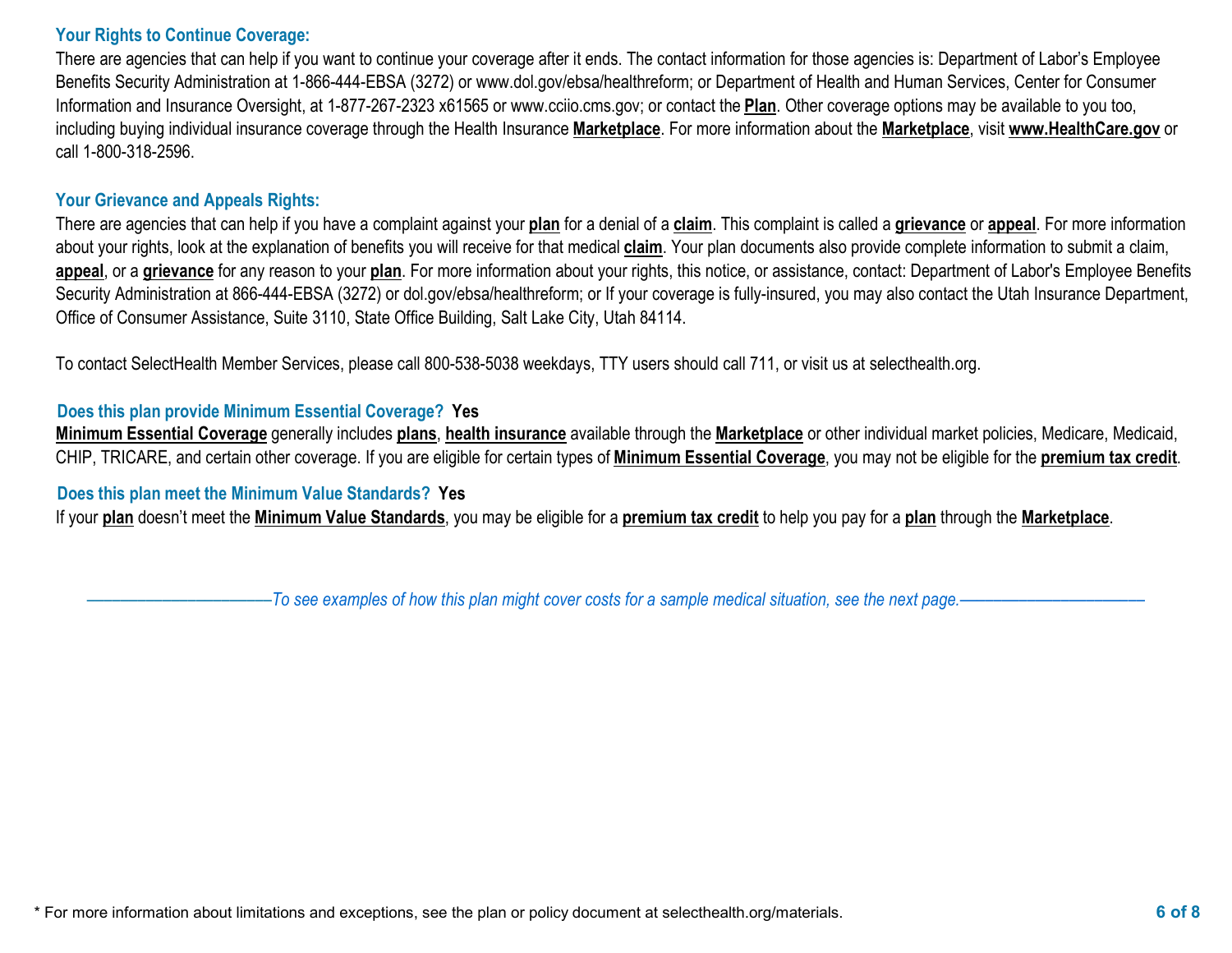#### About these Coverage Examples:



This is not a cost estimator. Treatments shown are just examples of how this plan might cover medical care. Your actual costs will be different depending on the actual care you receive, the prices your **providers** charge, and many other factors. Focus on the **cost sharing** amounts (deductibles, copayments and coinsurance) and excluded services under the plan. Use this information to compare the portion of costs you might pay under different health plans. Please note these coverage examples are based on self-only coverage.

| Peg is Having a Baby<br>(9 months of in-network pre-natal care and a hospital<br>delivery) |          | <b>Managing Joe's type 2 Diabetes</b><br>(a year of routine in-network care of a well-controlled<br>condition) |         | <b>Mia's Simple Fracture</b><br>(in-network emergency room visit and follow up care) |         |
|--------------------------------------------------------------------------------------------|----------|----------------------------------------------------------------------------------------------------------------|---------|--------------------------------------------------------------------------------------|---------|
| The plan's overall deductible                                                              | \$500    | $\blacksquare$ The plan's overall deductible                                                                   | \$500   | $\blacksquare$ The plan's overall deductible                                         | \$500   |
| $\blacksquare$ Specialist                                                                  | 20%      | ■ Specialist                                                                                                   | 20%     | ■ Specialist                                                                         | 20%     |
| $\blacksquare$ Hospital (facility)                                                         | 20%      | $\blacksquare$ Hospital (facility)                                                                             | 20%     | $\blacksquare$ Hospital (facility)                                                   | 20%     |
| ■ Other                                                                                    | 20%      | <b>Other</b>                                                                                                   | 20%     | ■ Other                                                                              | 20%     |
| This EXAMPLE event includes services like:                                                 |          | This EXAMPLE event includes services like:                                                                     |         | This EXAMPLE event includes services like:                                           |         |
| <b>Specialist</b> office visits ( <i>prenatal care</i> )                                   |          | <b>Primary care physician office visits (including</b>                                                         |         | <b>Emergency room care (including medical</b>                                        |         |
| <b>Childbirth/Delivery Professional Services</b>                                           |          | disease education)<br>supplies)                                                                                |         |                                                                                      |         |
| <b>Childbirth/Delivery Facility Services</b>                                               |          | Diagnostic tests (blood work)                                                                                  |         | Diagnostic test (x-ray)                                                              |         |
| <b>Diagnostic tests</b> (ultrasounds and blood work)                                       |          | <b>Prescription drugs</b>                                                                                      |         | <b>Durable medical equipment</b> (crutches)                                          |         |
| <b>Specialist</b> visit (anesthesia)                                                       |          | <b>Durable medical equipment</b> (glucose meter)                                                               |         | <b>Rehabilitation services</b> (physical therapy)                                    |         |
| <b>Total Example Cost</b>                                                                  | \$12,700 | <b>Total Example Cost</b>                                                                                      | \$5,600 | <b>Total Example Cost</b>                                                            | \$2,800 |

| <b>III GIIO CAUTIPIC, I CY NOUIU PUY.</b> |         |  |  |  |
|-------------------------------------------|---------|--|--|--|
| <b>Cost Sharing</b>                       |         |  |  |  |
| <b>Deductibles</b>                        | \$500   |  |  |  |
| Copayments                                | \$40    |  |  |  |
| Coinsurance                               | \$2,300 |  |  |  |
| What isn't covered                        |         |  |  |  |
| Limits or exclusions                      | \$60    |  |  |  |
| The total Peg would pay is                | \$2,900 |  |  |  |

| $\cdots$ $\cdots$ $\cdots$ $\cdots$ $\cdots$ $\cdots$ $\cdots$ $\cdots$ $\cdots$ $\cdots$ $\cdots$ |         | $111$ and one inpier you hours pay. |         | $111$ and one inpier matrix to every pay. |         |
|----------------------------------------------------------------------------------------------------|---------|-------------------------------------|---------|-------------------------------------------|---------|
| Cost Sharing                                                                                       |         | Cost Sharing                        |         | Cost Sharing                              |         |
| Deductibles                                                                                        | \$500   | <b>Deductibles</b>                  | \$500   | Deductibles                               | \$500   |
| Copayments                                                                                         | \$40    | Copayments                          | \$600   | Copayments                                | \$0     |
| Coinsurance                                                                                        | \$2,300 | Coinsurance                         | \$400   | Coinsurance                               | \$600   |
| What isn't covered                                                                                 |         | What isn't covered                  |         | What isn't covered                        |         |
| Limits or exclusions                                                                               | \$60    | Limits or exclusions                | \$60    | Limits or exclusions                      | \$0     |
| The total Peg would pay is                                                                         | \$2,900 | The total Joe would pay is          | \$1,560 | The total Mia would pay is                | \$1,100 |

#### In this example, Peg would pay: In this example, Joe would pay: In this example, Mia would pay:

| <b>Cost Sharing</b>        |         |  |  |
|----------------------------|---------|--|--|
| <b>Deductibles</b>         | \$500   |  |  |
| Copayments                 | \$0     |  |  |
| Coinsurance                | \$600   |  |  |
| What isn't covered         |         |  |  |
| Limits or exclusions       | \$0     |  |  |
| The total Mia would pay is | \$1,100 |  |  |

The plan would be responsible for the other costs of these EXAMPLE covered services.

# CITIBANK NATIONAL ASSOCIATION OPTION 1

8/6/2021

\* For more information about limitations and exceptions, see the plan or policy document at selecthealth.org/materials. **7 of 8** 7 **7**